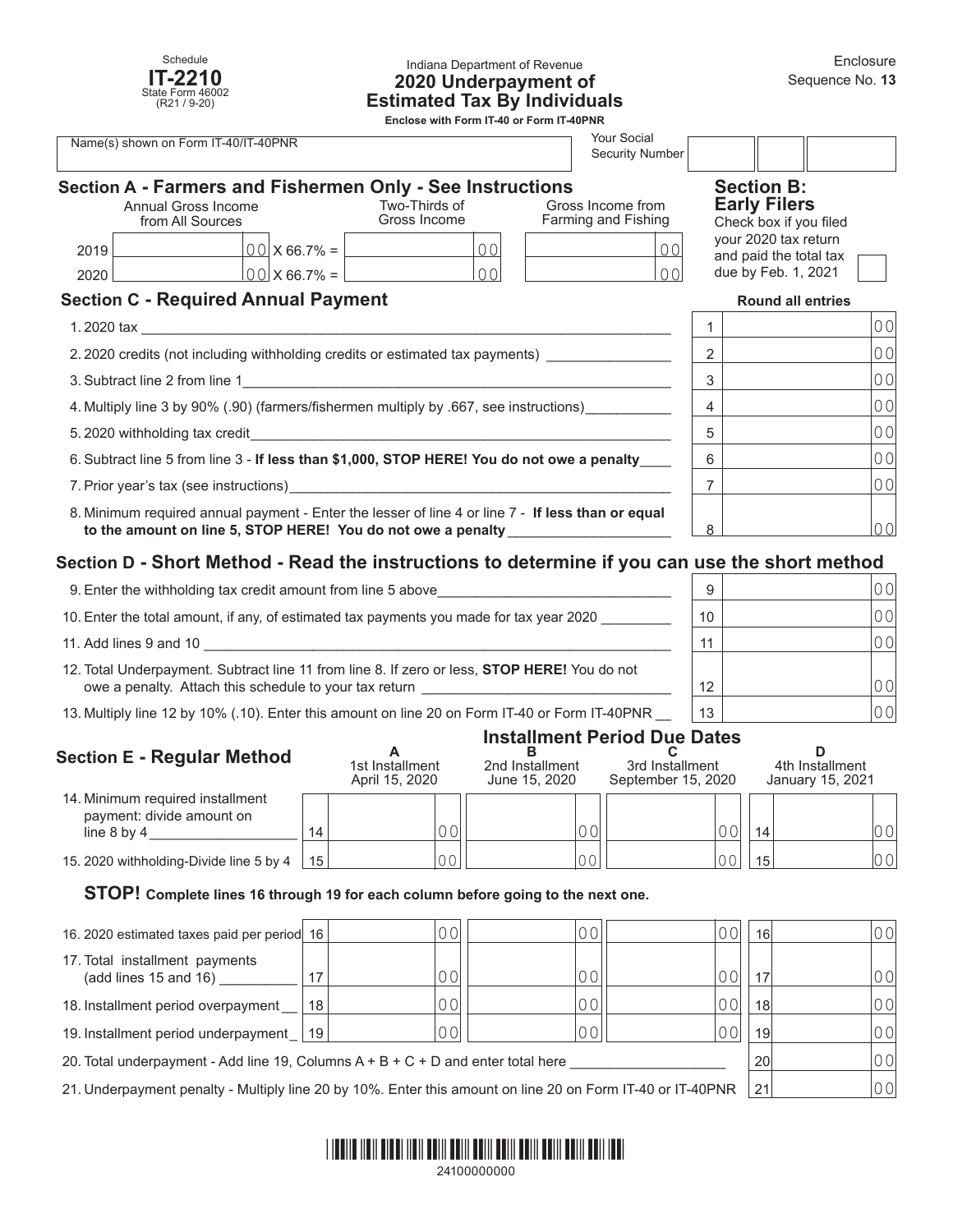#### Schedule **IT-2210**

# Indiana Department of Revenue **Underpayment of Estimated Tax by Individuals**

**New.** To help provide relief during the COVID-19 health crisis, the Indiana Department of Revenue extended the due dates for the first and second estimated tax payments. See page 3 for more information.

**WHAT** is the purpose of Schedule IT-2210? This schedule is used for one of **two** reasons:

- 1. To help you figure any penalty you owe for not paying enough tax throughout the year, **or**
- 2. To show you paid enough tax throughout the year to be exempt from the penalty.

**WHY** is a penalty charged? The Indiana income tax system is a "pay as you go" system. Many taxpayers have enough taxes withheld from their income throughout the year to cover their year-end total tax due. However, if you don't have taxes withheld from your income, or if you don't have *enough* tax withheld from your income, you may owe a penalty for underpaying estimated tax.

**WHO** should use Schedule IT-2210? You should complete this schedule if:

- The amount you owe for tax year 2020, after credits, is \$1,000 or more. The amount you owe is from Form IT-40 and Form IT-40PNR, line 15 minus line 14, **or**
- You underpaid the minimum amount due for one or more of the installment periods. This is true even if you are due a refund.

**HOW** much is the penalty? The penalty is 10% of the underpayment for each underpaid installment period. That is why Section E of this schedule is set up by periods, and should be filled out one column at a time.

**WHAT DO I NEED** to complete this form? You'll need a copy of:

- • Your completed 2020 Form IT-40 or Form IT-40PNR,
- • Your 2019 Form IT-40 or Form IT-40PNR, **and**
- Records of actual estimated tax payments you made for 2020.

**WHAT ELSE** do I need to know about this schedule?

- If you are a farmer or fisherman, you should review Section A below and *Section D - Short Method* instructions on page 2.
- All taxpayers need to know about the short method of figuring the penalty in Section D.
- • If you received seasonal income (i.e. you had fireworks sales, you worked during a Christmas season, etc.) that is not evenly received throughout the year, you might want to complete Schedule IT-2210A, Annualized Income Schedule. Annualization could possibly reduce your required installment tax payments. You may download Schedule IT-2210A from the following web address: **www.in.gov/dor/7101.htm.**

#### **Section A – Farmers and Fishermen**

If at least two-thirds of your gross income for 2019 or 2020 was from farming or fishing, you have only one payment due date for 2020 estimated tax - Jan. 15, 2021.

To meet an exception to the underpayment penalty for 2020, you may use Option 1 or Option 2:

**Option 1 –** Pay all your estimated tax by Jan. 15, 2021, and file your Form IT-40 by April 15, 2021, **OR**

**Option 2 –** File your Form IT-40 by March 1, 2021, and pay all the tax due. You are not required to make an estimated tax payment if you choose

this second option. If you pay all the tax due, you will not be penalized for failure to pay estimated tax.

### **Section B – Early Filers**

If you file your individual income tax return and pay the tax due by Feb. 1, 2021, you will not be required to make a fourth installment estimated tax payment. For additional information see the instructions for line 16.

#### **Section C – Required Annual Payments**

Section C will determine if you should have paid estimated taxes during the year and the minimum amount required.

**Line 1 – 2020 Tax:** Add together the state adjusted gross income tax and county income tax from lines 8 and 9 of either Form IT-40 or Form IT-40PNR, any recapture of certain Indiana credits from line 3 of Indiana's Schedule 4 or Schedule E, plus any nonresident professional team member's county tax from Schedule E, line 4. Enter the total here.

**Line 2 – 2020 Credits:** Add together any credits from lines 4 through 8 of Indiana's Schedule 5 or Schedule F, plus any offset credits from line 8 of Indiana's Schedule 6 or Schedule G. Enter the total here.

**Line 4 –** To determine 90 percent of your total expected tax, multiply line 3 by 90 percent (.90).

**Note.** If at least 2/3 of your gross income is from farming or fishing, multiply line 3 by 66 2/3 percent (.667).

**Line 5 – 2020 Withholding:** Add together any state and county withholding amounts from lines 1 and 2 of Indiana's Schedule 5 or Schedule F. Enter the total here.

**Line 6 –** Subtract line 5 from line 3. If this amount is less than \$1,000, you **do not** owe a penalty. **Stop** here and **attach a copy of this schedule** to your individual income tax return.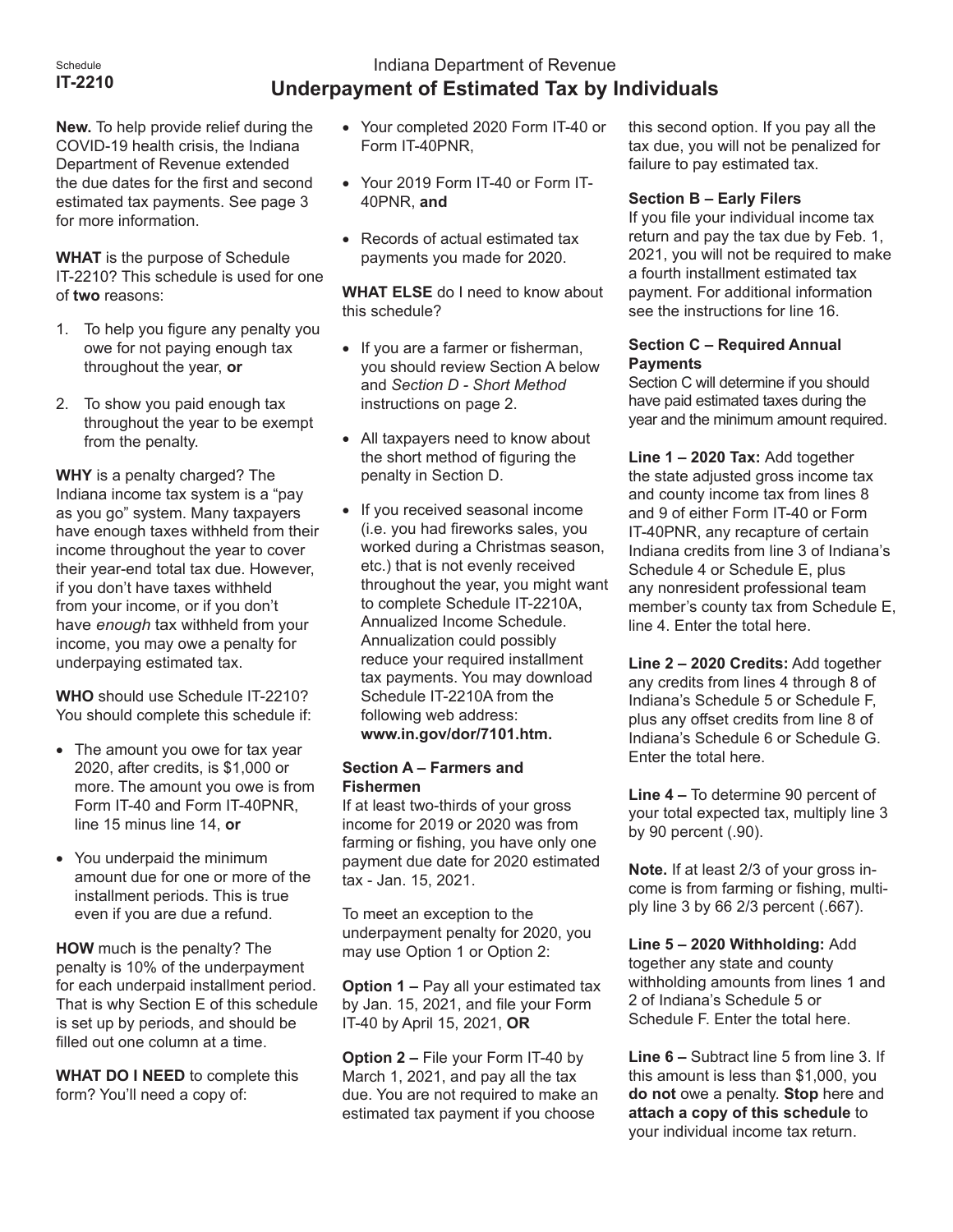#### **Line 7 – Prior Year's Tax**

**Exception:** See if you are eligible for any of the following exceptions.

- If you filed a 2019 Form IT-40, add the tax from lines 8 and 9; subtract the total of the credits on line 13 plus any amounts on Schedule 5, lines 4 through 8. Enter the result here. **Note.** See **CAUTION** box below.
- If you filed a 2019 Form IT-40PNR as a **full-year nonresident**, add the tax from lines 8 and 9; subtract the total of the credits on line 13 plus any amounts on Schedule F, lines 4 through 8. Enter the result here. **Note.** See **CAUTION** box below.
- If you filed a 2019 Form IT-40PNR as a **part-year resident**  of Indiana, you must figure the tax for that year on an annualized basis. See the instruction and *Example for when 2019 Form IT-40PNR was filed as a part-year resident* in the right-hand column.

**Line 8 – Minimum required annual payment:** Enter the lesser of line 4 or line 7. If the line 7 entry is N/A, enter the amount from line 4 on this line. Continue to Section D or Section E, whichever applies.

### **Section D – Short Method**

You can use the short method **only if:**

- You made no estimated tax payments, **or**
- You paid estimated tax in four equal amounts by the due dates, **or**
- At least two-thirds of your gross income from 2019 or 2020 was from farming or fishing and an estimated tax payment (if any) was made by Jan. 15, 2021.

You **can't** use the short method if either of the following applies:

• You made any estimated tax payments late, **or**

*Example for when 2019 Form IT-40PNR was filed as a part-year resident:* If you filed a 2019 Form IT-40PNR as a part-year resident of Indiana, you must figure the tax for that year on an annualized basis. You can accomplish this by multiplying the Form IT-40PNR line 1 income by 12 and dividing the result by the number of months you were an Indiana resident. Then figure the state tax and county tax, if applicable, by 1) subtracting your 2020 exemptions from the result and 2) multiplying that total by the combined state and applicable county tax rate(s) from your 2020 Indiana individual income tax return. See the example below. **Note.** See **CAUTION** box below.

#### *Example*

- Jane moved to Indiana on Sept. 15, 2019, so she was a resident for 3.5 months.
- Her 2019 Form IT-40PNR line 1 income is \$10,000.
- Her 2020 total exemptions are \$3,500.
- The 2020 adjusted gross income tax rate is 3.23% (.0323). Her 2020 county tax rate is .01 (for a 4.23% [.0423] combined state and county tax rate).

Use Steps 1 - 4 below to figure her prior year's tax exception for line 7 of the IT-2210.

|                                                                            | <b>Step 1</b> \$ 10,000<br>12<br>x | 2019 Indiana income<br>months           |  |  |  |
|----------------------------------------------------------------------------|------------------------------------|-----------------------------------------|--|--|--|
|                                                                            | \$120,000                          | annualized income                       |  |  |  |
|                                                                            | <b>Step 2</b> $$120,000$           | annualized income                       |  |  |  |
|                                                                            | 3.5                                | months of 2019 residency                |  |  |  |
|                                                                            | 34,286                             |                                         |  |  |  |
|                                                                            | Step 3 \$ 34,286                   |                                         |  |  |  |
|                                                                            | 3,500                              | 2020 exemptions                         |  |  |  |
|                                                                            | 30,786                             |                                         |  |  |  |
|                                                                            | <b>Step 4 \$ 30,786</b>            |                                         |  |  |  |
|                                                                            | 4.23%<br><u>х</u>                  | 2020 combined state and county tax rate |  |  |  |
|                                                                            | \$<br>1,302*                       |                                         |  |  |  |
| * The \$1,302 Step 4 amount should be entered as an exception on line 7 of |                                    |                                         |  |  |  |

**CAUTION.** If your 2019 Indiana adjusted gross income (line 7 of Form IT-40 or Form

IT-40PNR) is more than \$150,000 (\$75,000 if your 2019 filing status is married filing separately), you must enter **110%** of last year's tax (instead of 100%) on line 7.

**Example.** Chris and Kate's 2019 Indiana adjusted gross income from line 7 of Form IT-40 is \$158,000. They must take the following steps to arrive at the exception amount for line 7:

- a) 2019 IT-40 total income tax (line 8 plus line 9)...........................\$ 6,952
- b) 2019 IT-40 credits (line 13 plus Schedule 5, lines 4 through 8)  $-1,952$
- c) Subtotal ......................................................................................\$ 5,000
- d) Exception to the penalty percentage..........................................x 110%
- e) Amount for line 7 of Schedule IT-2210 .......................................\$ 5,500

**Note.** If Chris and Kate's 2019 Indiana adjusted gross income is less than \$150,000, they would enter \$5,000 instead of \$5,500 on line 7.

Jane's Schedule IT-2210.